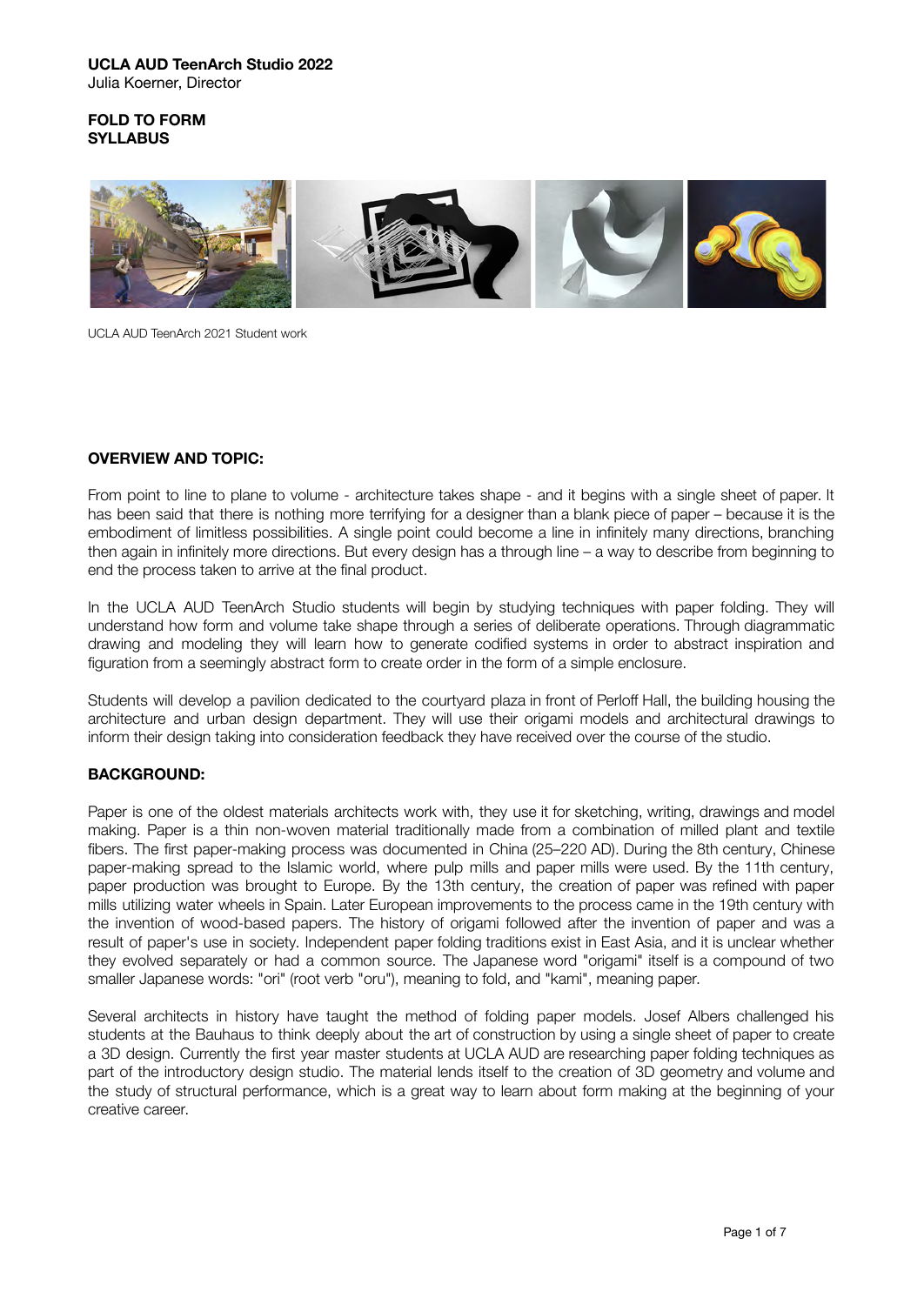

A paper Sculpture abstraction by Irene Shawinsky (1903-1990). Photo from the Museum of Modern Art. This piece, over a yard wide, was made by cutting a "doughnut" from a very large sweet of white paper, scoring it in concentric lines, accordion-pleating it and hanging it from wires so that it would take these convolutions of its own weight.

Joseph Albers examining a folded paper construction with students at Black Mountain College 1946 Photo: Genevieve Naylor Joseph Albers Paper Model Bauhaus

### **OBJECTIVES:**

TeenArch is a summer design studio that introduces teenagers to conceptual and technical facilities essential to the study of architecture as a discipline. The course will inspire students to engage in idea-driven design.

Applicants attend the course for 3 weeks. The three weeks course is organized into 22 studio sessions, 6 studio pin ups and 3 group pin ups and a final review. All of the above is planned to be organized in person and local housing accommodation is available.

In the scenario that in-person course cannot be held due to the pandemic health situation the course will be organised via distance learning format, online.

### **ORGANISATION:**

Students will be assigned an instructor and technical support instructor and studio space. Studio time will be supported by several weekly lectures given by faculty and guest designers exploring many facets of idea-driven design. Software and fabrication tool tutorials will be provided each week as relevant to assignments. The course is organized around design studio culture, which comprises a range of activities from desk critiques, to small group discussions, to studio-wide pin-ups, to final reviews with a panel of guest critics. Students' thoughtful production of design work in-between such activities is essential and should respond to the new materials and skills provided by instructors.

### **CREDIT HOURS:**

Teen ArchStudio three-week program carries three quarter units of UC credit

### **POLICIES & PROCEDURES**

#### **Attendance**

Attendance is mandatory during class time, dialogs, lectures, reviews, pin-ups, tutorials, and workshops. If you do not present your work at reviews, you will not receive credit for the studio. In the scenario of distant learning, some tutorials and lectures will be recorded and offered asynchronously. Students are expected to not miss more than 2 classes in order to receive credit. Three unexcused absences will result in a failing grade.

#### Work culture and Absences

Students are required to work in the studio. In the scenario of distant learning, students will work from home. All technical equipment needed for the course such as a laptop, and drawing material will need to be acquired by the participants prior to the start of the course. A document outlining these requirements will be made available prior to the opening of the course registration.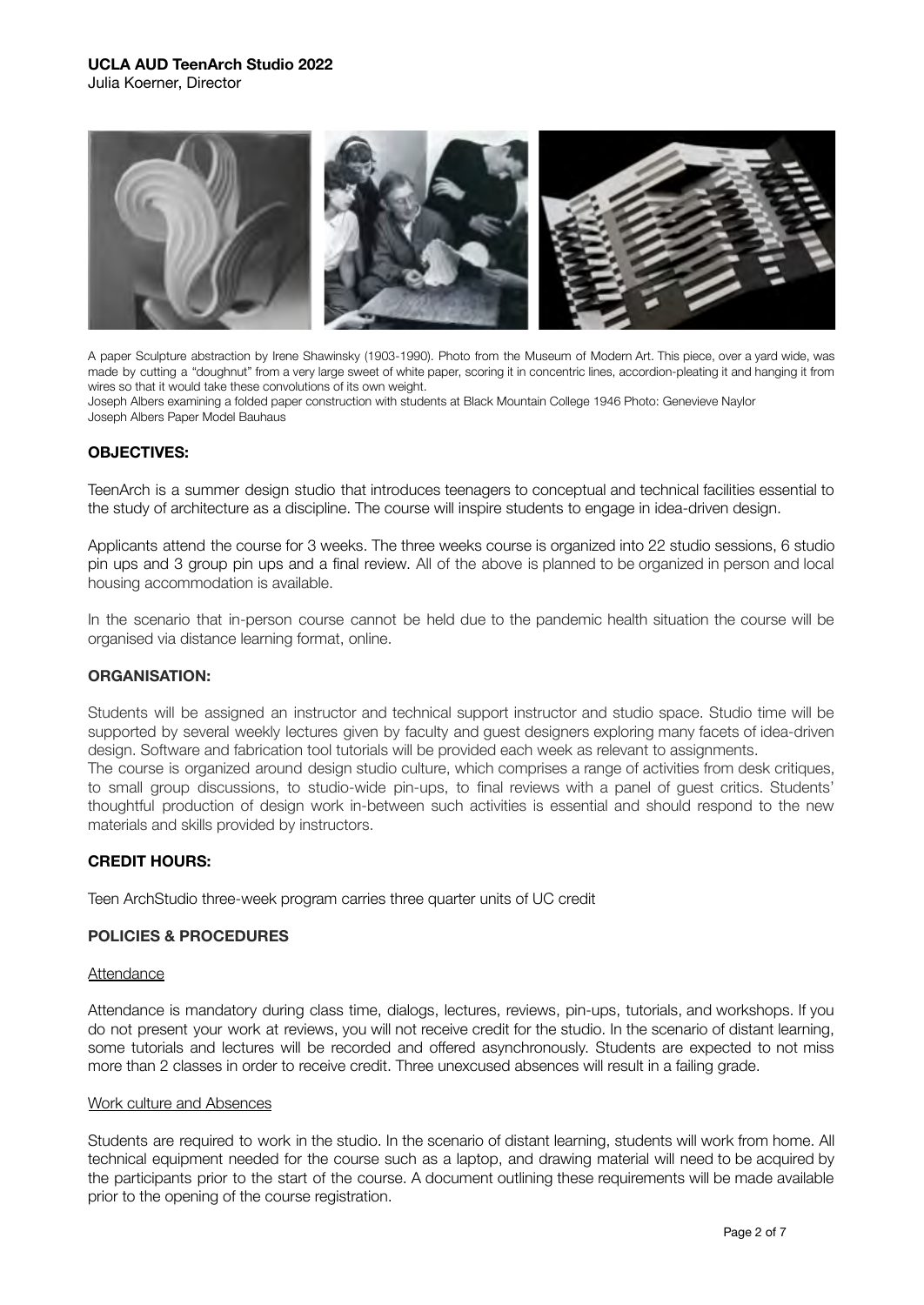## **UCLA AUD TeenArch Studio 2022**

Julia Koerner, Director

All activities requiring absence from studio meetings i.e. purchasing materials or running project-related errands) should be scheduled outside of studio hours. If you have to leave in the middle of, or prior to the end of regularly scheduled studio times, this should be discussed with your instructor.

## Grading

Course grades are P/NP grade (Pass/No Pass). Any questions regarding grades or policies should be directed to your instructor or to the program director. A passing grade in the course requires dedicated completion of all projects.

### Archiving

At the conclusion of the summer program you will be asked to archive your work. There will be time to do so the morning before your final review. Save all of your files to the 2022 Student Work folder. Submit your individual photo or drawing files in 300 DPI JPGs with the following names: TeenArch\_2022\_YourInstructorsLastName\_YourLastName\_01.jpg

### Student Privacy

This program uses video recording or other personal information capture for the purpose of facilitating the course and/or test environment. Pursuant to the terms of the agreement with UCLA, the data is used solely for this purpose and any vendor is prohibited from disclosing this information. UCLA also does not use the data for any other purpose. Students may not distribute recordings or other instructional materials provided as part of remote learning by faculty, teaching assistants, or invited guests.



UCLA AUD TeenArch 2021 Student work

## **RESOURCES:**

## **Teen Arch Faculty**

Julia Koerner, Summer Programs Director, Assistant Adjunct Professor [juliakoerner@ucla.edu](mailto:juliakoerner@ucla.edu)

List of Instructors TBC

## **UCLA Summer Institutes**

1332 Murphy Hall, Box 951418 Los Angeles, CA 90095 310-825-4101 institutes@summer.ucla.edu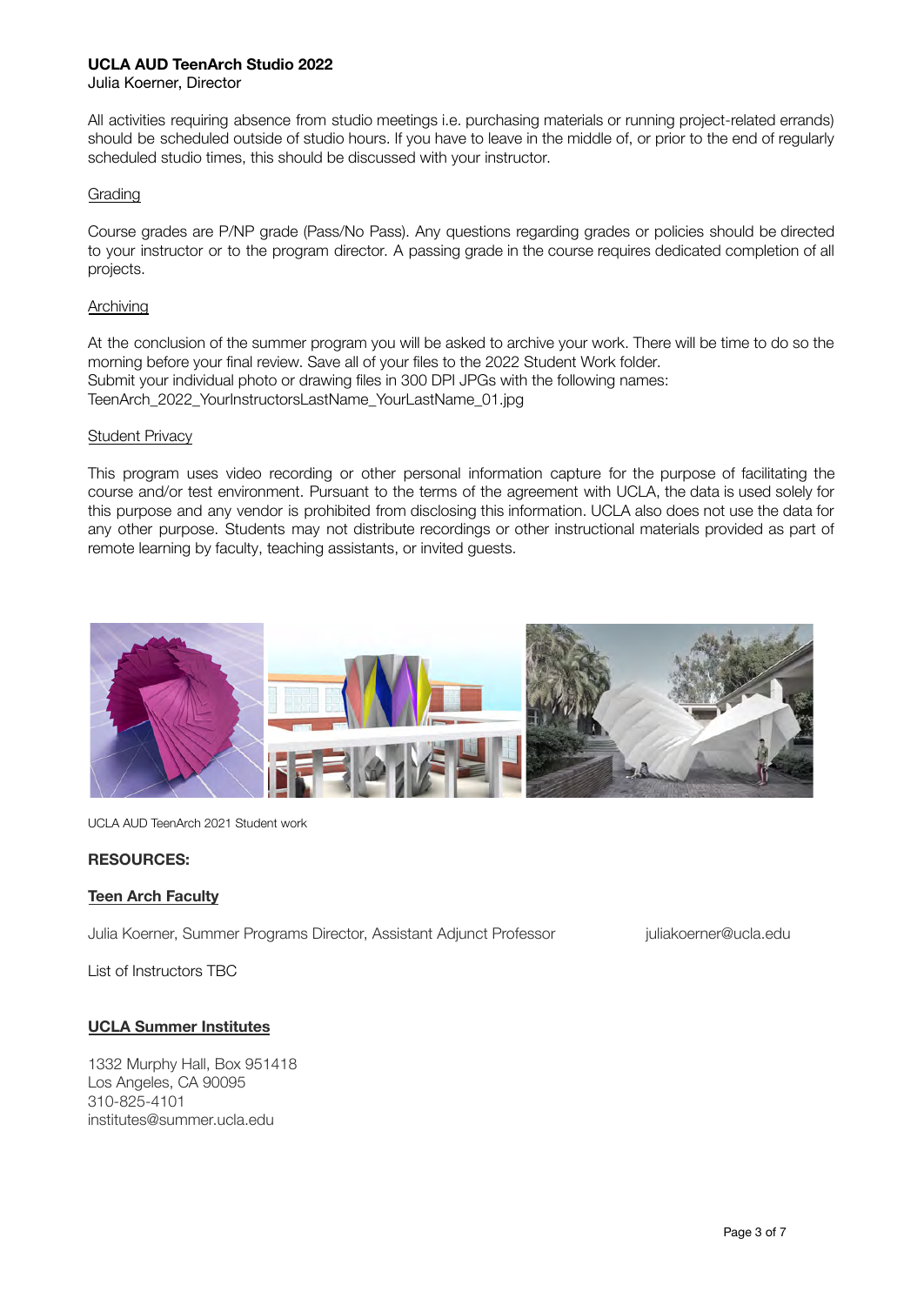Julia Koerner, Director

# **SCHEDULE & Exercises**

## **Week One**

Considering their folded-paper precedent, students will begin to explore the fundamentals of architectural and diagrammatic drawing and model making.

## **Monday**

Start Welcome and Studio Introduction

### **Tuesday**

Select and construct your folded paper precedent. Draw your precedent in plan and elevation. Unfold your origami into a flat surface and diagrammatically explore ways to codify different folds through drawing. Develop several iterations. Develop a new coded system for line/fold typologies that begins to consider architectural applications.

(line type  $A = extrude/crease/delete/curve/dunlicate/etc.)$ 

Explore ways to combine two or more of your diagrams (overlap, intersect, pivot, reflect, etc.). Consider the implications if two different line types overlap or intersect (what happens if an extrusion intersects a crease? If a curve overlaps a duplicate?)

Explore these possibilities both through diagrammatic drawing and paper models. Introduce plan and elevation drawing types.

### **Wednesday**

Continue, from Tuesday, your diagrammatic folding explorations both through drawing and material manipulation.

Continue working on plan and elevation drawings and prepare to discuss them in a cohesive presentation.

### **Thursday**

Select your best unfolded-sheet diagrams. Explore this new paradigm through sketching and paper model diagrams, and study possibilities for further iteration

## **Friday**

Continue your diagrammatic folding explorations both through drawing and material manipulation. Refine your diagrams and drawings and prepare to discuss them in a cohesive presentation.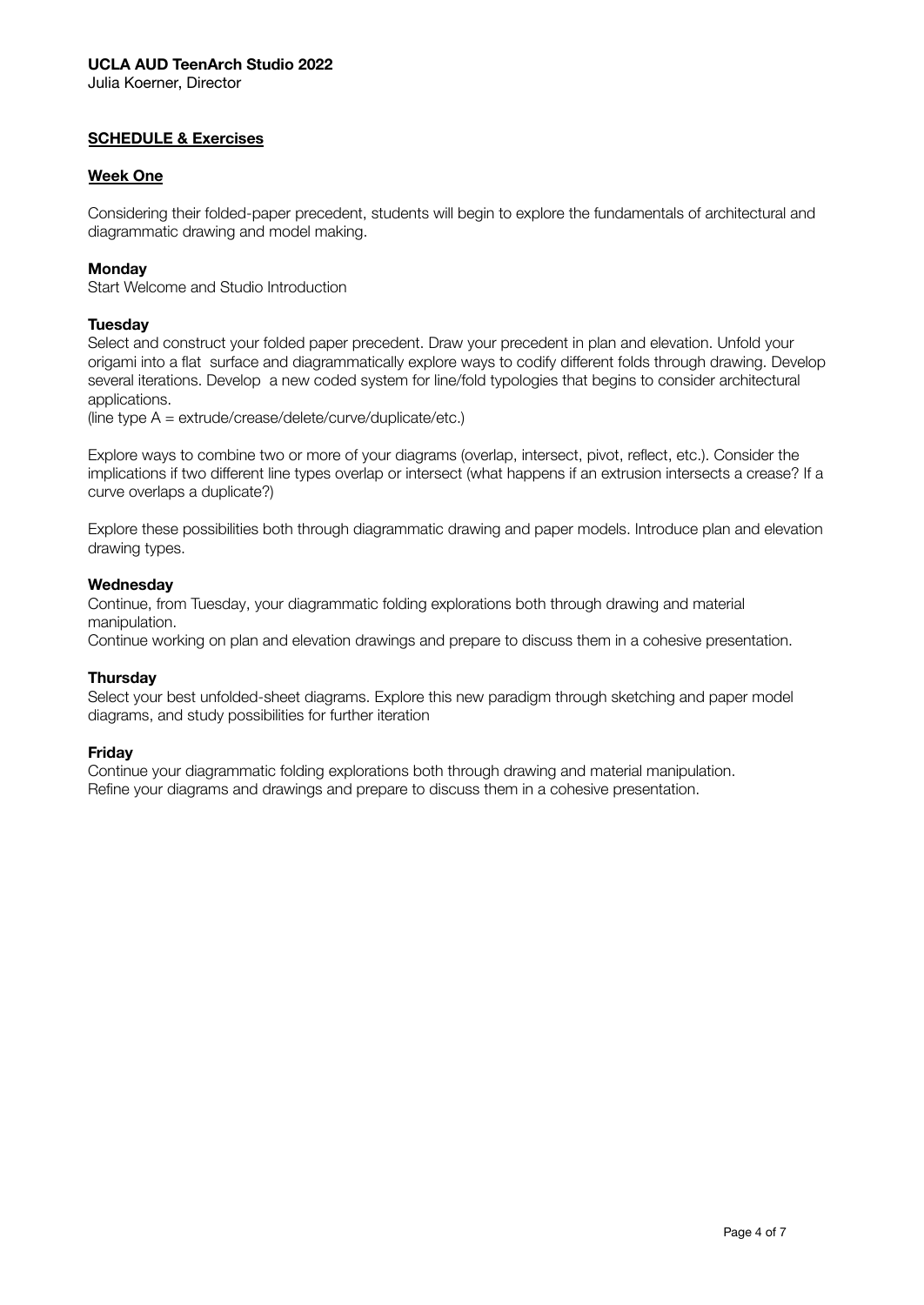## **SCHEDULE & Exercises**

## **Week Two**

Working within the logic of folded planes, students will develop an architectural intervention.

### **Monday**

Develop a pavilion sited in the courtyard plaza in front of Perloff Hall, the building housing the architecture and urban design department. A plan outline will be provided in the form of an image and digital drawing.

Use your diagrammatic models and architectural drawings from the previous week's review to inform your design. Consider and incorporate feedback you have received. Reference separate assignment sheet for site and program specifics.

### **Tuesday**

Continue your explorations both through drawing and material manipulation.

### **Wednesday & Thursday**

Consider your design in relation to real world materials and user/occupant applications. Refine your design and develop atmosphere through collage.

Develop plans, sections, elevations and a polished physical model of your design, and refine your diagrams.

### **Friday**

Refine your designs and prepare to discuss them in a cohesive final presentation and exhibition for instructors and family for the Mid Review.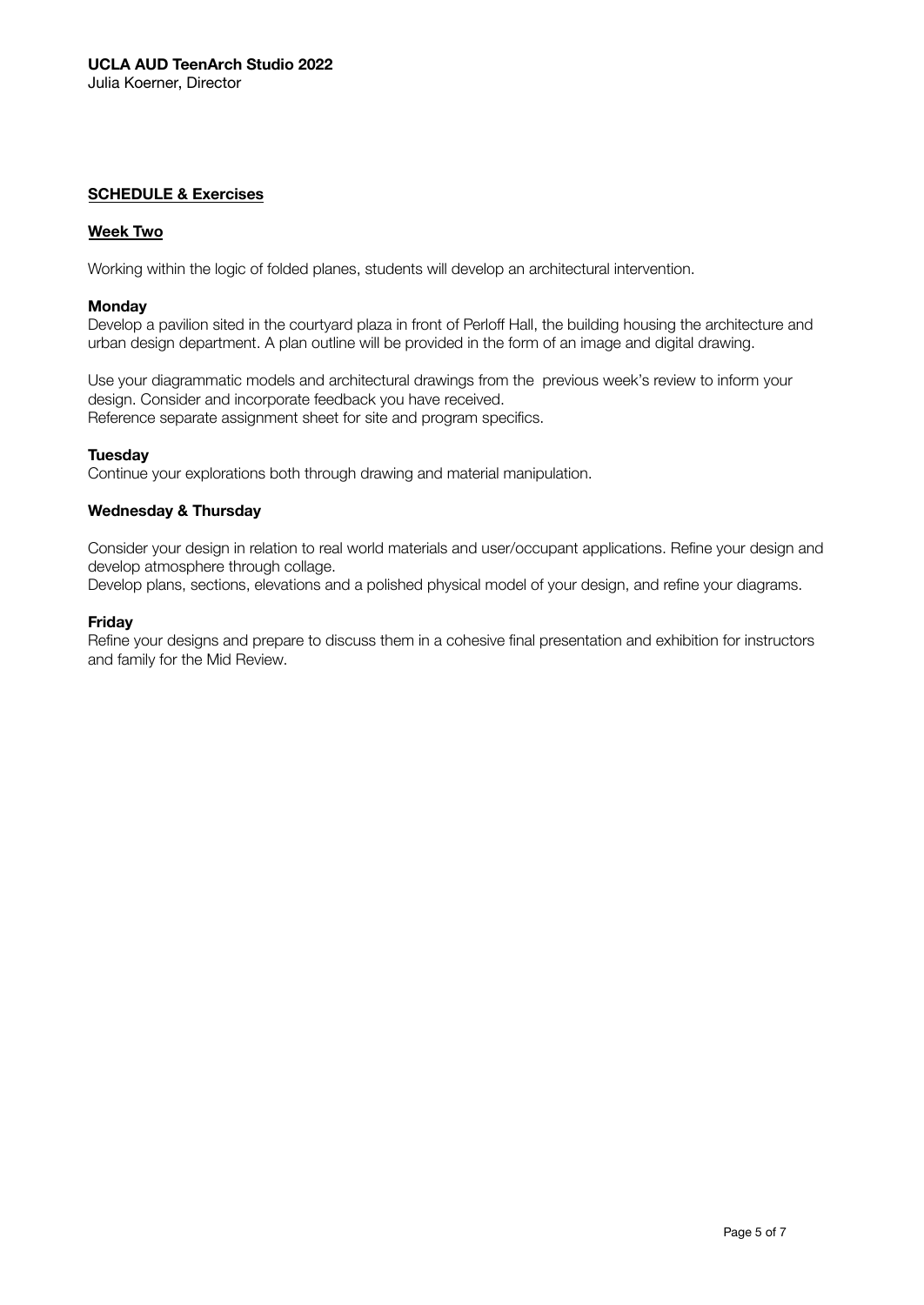## **SCHEDULE & Exercises**

# **Week Three**

## **Monday**

Select two of your final model photographs (one from above, and one viewing straight-on) and convert them into digital line drawings using Adobe Illustrator. Pay careful attention to line-weights and perspective. From these drawings, infer a plan and a section and draw these digitally.

Develop a coded diagram in which different shading/hatching suggests variations in the design (i.e. different materials, depths, surface orientations, etc.)

### **Tuesday**

Continue your digital drawing and diagrammatic explorations and prepare to discuss them in a cohesive presentation.

### **Wednesday**

Refine your designs given consideration of feedback.

Develop renderings for your design using Adobe Photoshop. Incorporate entourage, location context, and atmospheric conditions.

### **Thursday**

Continue to refine your designs through digital drawing and rendering. Place your designs into a cohesive presentation layout (dimensions to be provided).

### **Friday**

Finalize your designs and presentation boards, print, and prepare to discuss them in a cohesive final presentation and exhibition for instructors and family.